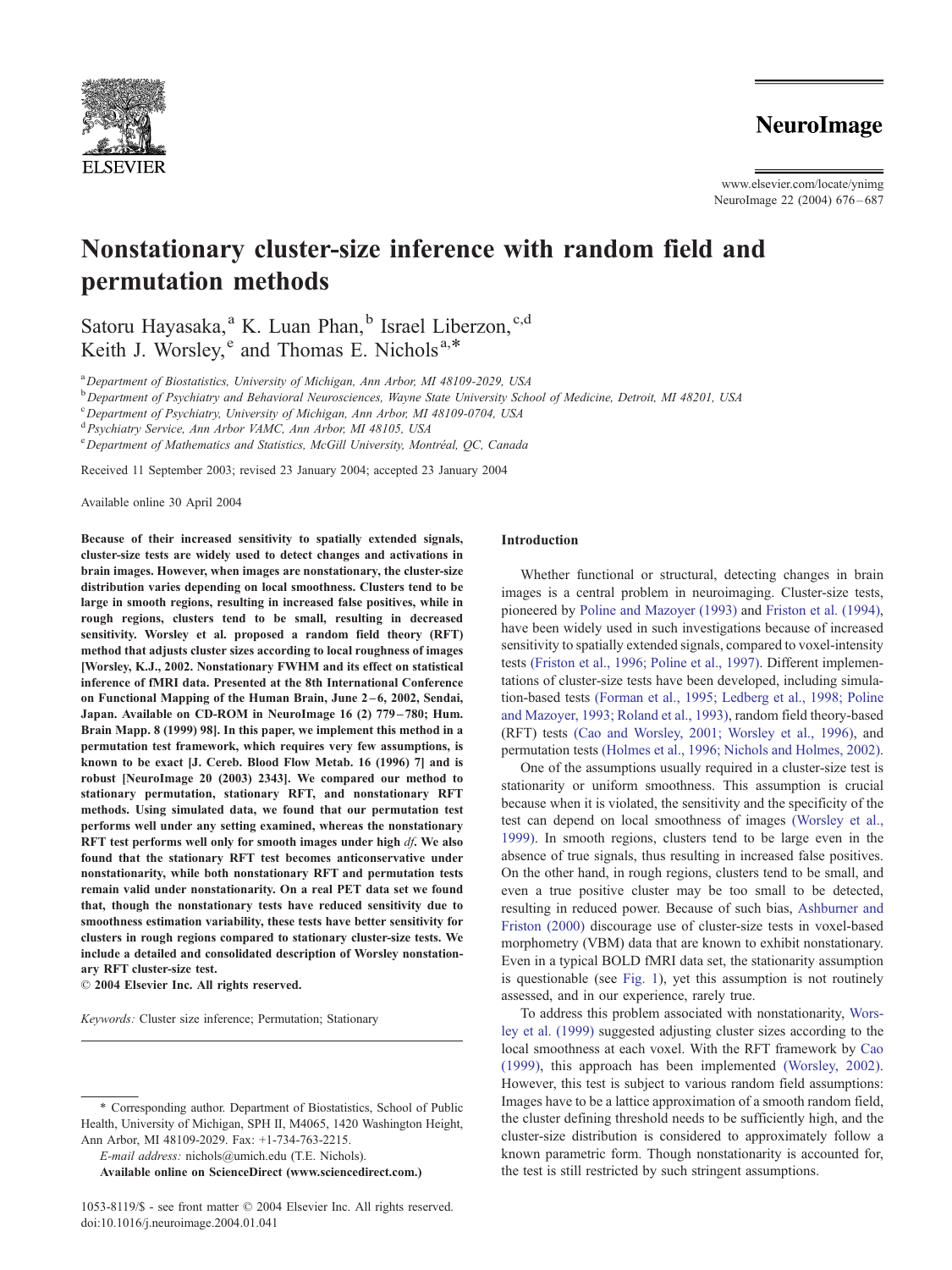<span id="page-1-0"></span>

Fig. 1. Examples of local FWHM images, from a multisubject fMRI study comparing emotional responses between schizophrenics and controls [\(Taylor et al.,](#page-11-0) 2003) (left), and from a VBM study comparing gray matter images from AIDS patients and controls [\(Varhola et al., 2000\)](#page-11-0) (right). In both cases, smoothness is not uniform, with the VBM data showing dramatic structure in local smoothness.

Therefore, as an alternative to the nonstationary RFT test, we propose a nonstationary permutation test. Using Worsley et al.'s roughness adjusted cluster sizes, we adjust sensitivity of the test according to image smoothness. Since the permutation cluster-size test requires few assumptions and it is robust and exact [\(Hayasaka](#page-10-0) and Nichols, 2003), we avoid stringent restrictions of the RFT test. We validate the nonstationary permutation test by noise image simulations, both stationary and nonstationary, and compare its performance to the RFT counterpart. We further validate both nonstationary tests by applying them to a PET data set and examine their sensitivity relative to stationary cluster-size tests.

This paper is structured as following: In Methods and materials, we describe briefly both nonstationary RFT and permutation tests. Furthermore, we describe the validation of both tests in simulations and in data analysis. In Results, findings from the simulations and the data analysis are presented. In Discussion, we examine the findings from the simulation and draw conclusions.

# Methods and materials

# Implementation of nonstationary cluster-size tests

Model

We assume that voxel intensities of a brain image can be expressed as a linear model

$$
Y(v) = X\beta(v) + \sigma(v)\varepsilon(v)
$$
\n<sup>(1)</sup>

where  $v = (x,y,z) \in \mathbb{R}^3$  is an index for voxels,  $Y(v) = \{ Y_1(v), Y_2(v),$  $\ldots$ ,  $Y_n(v)$ <sup>V</sup> is a vector of observed voxel intensities at v from *n* scans, X is a known design matrix of size  $n \times p$ ,  $\beta(v)$  is a pdimensional vector of unknown parameters,  $\sigma(v)$  is an unknown standard deviation at v, and  $\varepsilon(v) = {\varepsilon_1(v), \varepsilon_2(v), \dots, \varepsilon_n(v)}'$  is a vector of unknown random errors with unit variance. Images are denoted by omitting the index v, so that, for example,  $\varepsilon_i$  denotes the error image from the ith scan. In this study, we primarily focus on data whose error images  $\varepsilon$  are uncorrelated across subjects or scans, such as PET, second-level fMRI, and VBM data.

Let  $\hat{\beta}(v)$  be an unbiased estimate of  $\beta(v)$ , then the residuals are defined as

$$
e(v) = Y(v) - X\hat{\beta}(v)
$$

and the residual variance can be estimated by

$$
\hat{\sigma}^2(\nu) = \frac{1}{\eta} e(\nu)' e(\nu)
$$

where  $\eta$  is the degrees of freedom for errors. If  $\varepsilon_i(\nu)$ 's are independent and identically normally distributed, then the statistic image T can be calculated as

$$
T(v) = \frac{c\hat{\beta}(v)}{\sqrt{c(X'X)^{-1}c'\hat{\sigma}(v)}}
$$

where  $c$  is a row vector expressing the contrast of interest. Based on the T image, clusters are formed as a set of contiguous voxels with their  $T(v)$  exceeding a fixed cluster defining threshold  $u_c$ sharing at least one common edge. For a 3D image, this is known as the 18 connectivity scheme; in a  $3 \times 3 \times 3$  voxel cube, all the voxels except eight corner voxels are considered connected to the voxel at the center.

# Roughness estimation

For the data described in Eq. (1), the underlying image roughness is calculated as a variance – covariance matrix of the spatial partial derivatives of e,

$$
A(v) = \text{Var}(\dot{\varepsilon}(v))\tag{2}
$$

where  $\dot{\varepsilon}(v)$  is a 3  $\times$  1 vector of spatial derivatives, typically estimated with first-order differences [\(Kiebel et al., 1999\).](#page-11-0) This  $\Lambda(v)$  matrix is related to a widely used measure of smoothness, full-width at half-maximum (FWHM) of a Gaussian kernel required to smooth a white noise image to have roughness  $\Lambda$ ,

$$
FWHM(v) = (4\log 2)^{D/2} |A(v)|^{-1/(2D)}
$$
\n(3)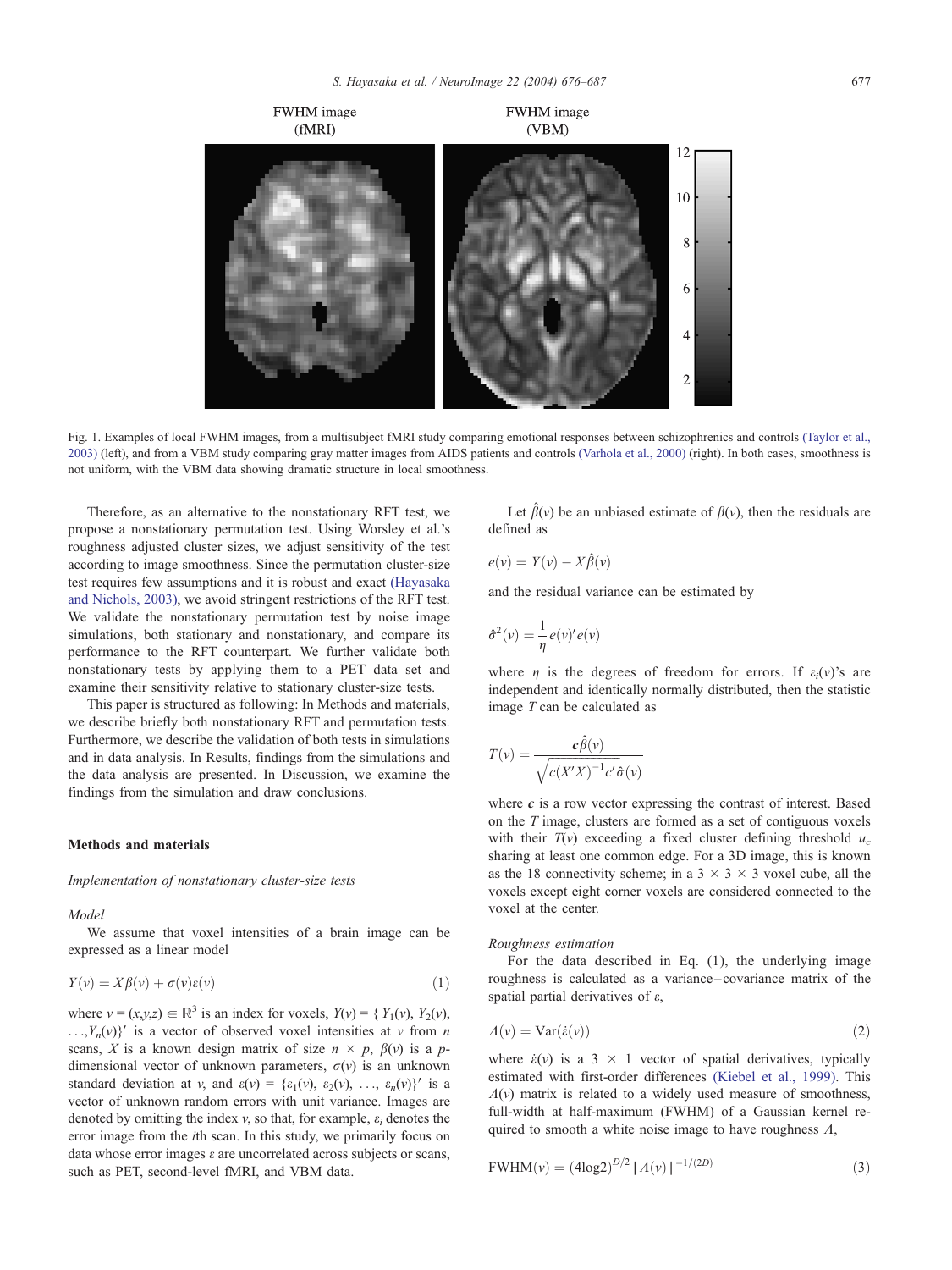where D is the spatial dimensionality of the data. FWHM or  $|A|$ can be considered as a global parameter for the entire image, by pooling  $\varepsilon(v)$  from all the voxels in Eq. (2) assuming stationarity [\(Kiebel et al., 1999; Forman et al., 1995\),](#page-11-0) or as a local parameter FWHM(v) or  $|A(v)|$  varying at each voxel [\(Worsley, 2002; Worsley](#page-11-0) et al., 1999). Using FWHM, [Worsley et al. \(1992\)](#page-11-0) developed a concept of resolution elements (RESELs) as a sampling element, which is defined by

$$
RESELS = \frac{V}{FWHM^D}
$$
(4)

where  $V$  is the search volume (in voxel units). The RESEL, by expressing the volume relative to its smoothness, is a useful metric in nonstationary methods. By reducing the search volume to a single voxel in Eq. (4) and estimating FWHM at each voxel, the local roughness can be expressed as RESEL per voxel (RPV) or RESEL density. RESELs depend on  $\Lambda(v)$  through  $|A(v)|^{1/2}$ , and [Worsley et al. \(1999\)](#page-11-0) developed an estimator of  $|A(v)|^{1/2}$  as

$$
|\hat{\Lambda}(v)|^{1/2} = |\Delta u(v)' \Delta u(v)|^{1/2}
$$
 (5)

where  $u$  is a normalized residual image defined by

$$
u(v) = \frac{e(v)}{(e(v)'e(v))^{1/2}}
$$

and  $\Delta u(v)$  is its spatial gradient vector in the principal axes' directions at  $v$  computed with the first-order differences. Alternatively, using the standardized residuals  $u^*$ 

$$
u^*(\eta) = \frac{e(v)}{\left(\frac{1}{v}e(v)'e(v)\right)^{1/2}}
$$

Eq. (5) can be written as

$$
|\hat{\Lambda}(v)|^{1/2} = \left| \frac{1}{\eta} \Delta u^*(v)' \Delta u^*(v) \right|^{1/2}
$$

showing the estimator to be a determinant of matrices averaged over scans. Using  $|\hat{A}(v)|^{1/2}$ , an estimate of RPV is obtained as,

$$
\widehat{\text{RPV}}(v) = (4\text{ln}2)^{-D/2} |\hat{\Lambda}(v)|^{1/2} \tag{6}
$$

A more refined estimate of  $|A(v)|^{\alpha}$  for any  $\alpha$  can be obtained using bias corrections in Appendix A. These corrections include a small *df* correction. The *df* correction for  $\alpha = 1/2$ , as in our RPV estimate, is 1 and thus not necessary. However, when FWHM is to be estimated with  $\alpha = 1/2D$  as in Eq. (3), the *df* correction should be employed.

We assume that the smoothness is the same across subjects or scans. However, it is possible that, in practice, there is some intersubject difference in smoothness. Even under such difference, we have previously found that the permutation test is more robust compared to RFT methods [\(Hayasaka and Nichols,](#page-10-0) 2003).

#### Cluster sizes under nonstationarity

Once RPV is calculated at each voxel, the roughnessadjusted cluster-size  $R$  (in RESEL units) can be calculated by simply summing RPV values over voxels within each cluster. In other words, for cluster C, the cluster size in terms of RESELs is

$$
R = \sum_{v \in C} \text{RPV}(v) \tag{7}
$$

[Worsley et al. \(1999\)](#page-11-0) explain that measuring cluster size in this manner is equivalent to distorting a nonstationary image to stationarity by adjusting the distance between voxels and measuring the cluster volume in the resulting image. Furthermore, a new result by [Taylor and Adler \(2003\)](#page-11-0) shows that the existence of the warp is no longer necessary and that the random field results work under almost any form of nonstationarity. Such distortion stretches rough areas and shrinks smooth areas, so that on average, the cluster sizes are about the same and stationarity can be achieved (see [Fig. 2](#page-3-0) for a visual illustration of this). An advantage of measuring cluster sizes in RESELs is the ability to calculate cluster volumes in the distorted or transformed stationary image without carrying out the actual distortion.

The true distribution of  $R$  is unknown, thus needs to be approximated by various methods such as RFT or permutations. As in a stationary cluster-size test, the uncorrected  $P$  value, or the  $P$  value for a single cluster, can be obtained from the approximated null distribution of cluster-size  $R$  as the probability of observing a cluster of certain size or larger. In practice, multiple clusters could occur at a given threshold, and testing all the cluster sizes simultaneously using uncorrected  *values* creates a multiple comparison problem. For instance, if there are 20 clusters and each of which is tested at 0.05 significance level, then, on average, the null hypothesis is rejected at one of these clusters by chance alone even if there is no signal. To account for this problem, family-wise error (FWE) correction is often employed, which controls type I error (false rejection) rates for all the clusters collectively. The FWE correction is achieved by calculating  $P$  values based on the distribution of the largest cluster-size  $R_{\text{max}}$ . The rationale for using the distribution of Rmax, as well as detailed explanation of its implementation, is found in [Holmes et al. \(1996\)](#page-11-0) and [Hayasaka and Nichols](#page-10-0) (2003).

## Nonstationary RFT cluster-size test

In the nonstationary RFT cluster-size test for  $t$  images [\(Worsley,](#page-11-0) 2002; Worsley et al., 1999), the distribution of  $R$  is approximated by

$$
R \sim cB^{1/2} \left(\frac{U_0^D}{\prod\limits_{b=1}^{\Pi} U_b}\right)^{1/2} \tag{8}
$$

where B is a beta random variable with parameters  $(1, (n - D)/2)$ ,  $U_0$ is a  $\chi^2$  random variable with  $df = \eta$ , and  $U_b$ 's ( $b = 1,2,...,D$ ) are independent  $\gamma^2$  random variables with  $df = \eta + 2 - b$  [\(Cao, 1999\).](#page-10-0) The constant  $c$  is chosen so that

$$
E[R]E[L] = E[N] \tag{9}
$$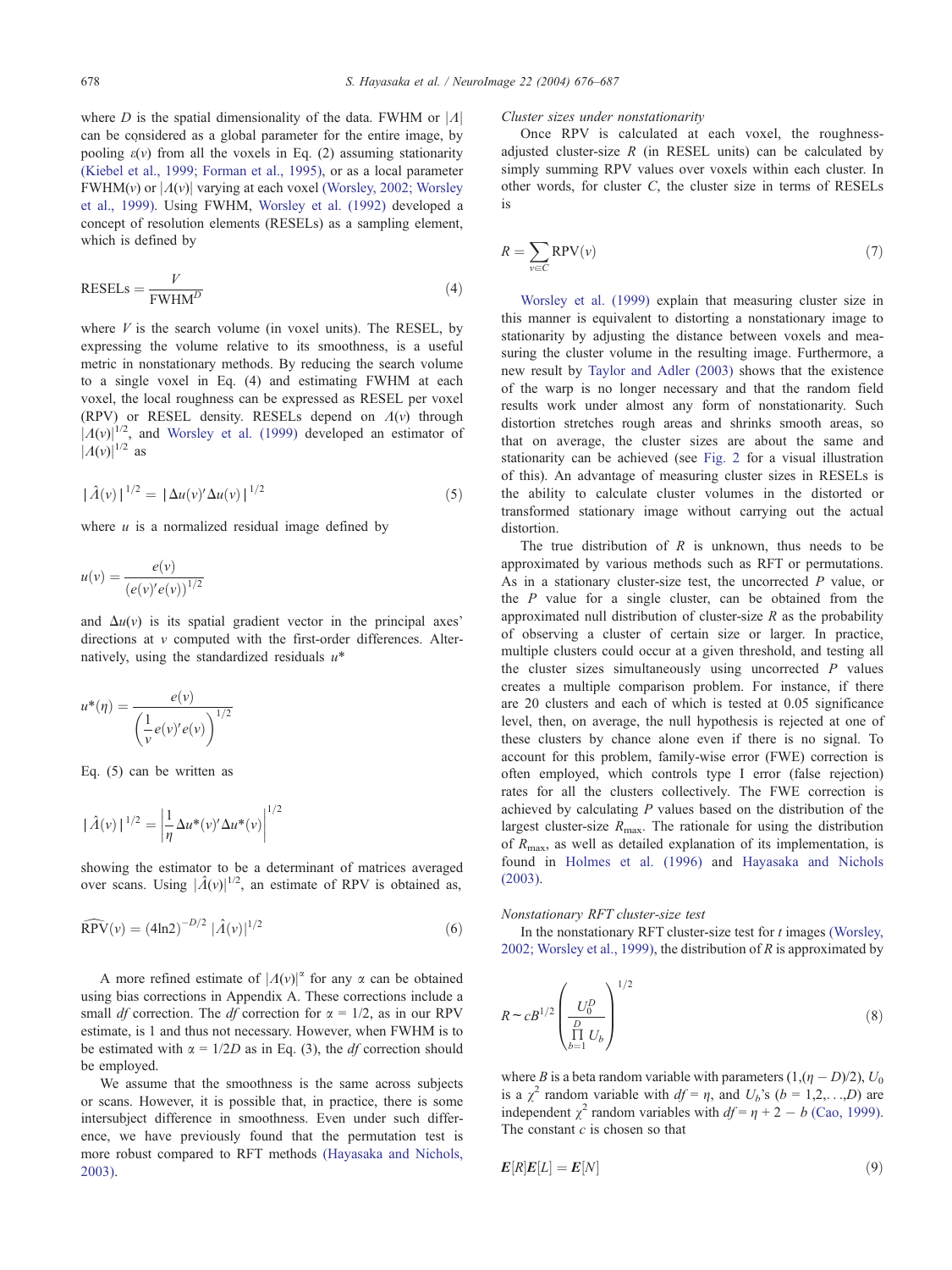<span id="page-3-0"></span>

Fig. 2. In a nonstationary image (top left), there is a smooth region at the top left corner and a rough region at the bottom right corner. When thresholded (bottom left), clusters in a smooth (rough) region tend to be large (small). However, if the smooth (rough) region is shrank (stretched), then the resulting image (top right) appears to be stationary, and the size of clusters should follow the same distribution anywhere within the image (bottom right).

where  $L$  is the number of clusters and  $N$  is the volume (in RESEL units) above  $u_c$ . For the search volume Q (RESELs),  $\mathbb{E}[N]$  can be found by  $QPr(T > u_c)$ , and for a sufficiently large search volume and high  $u_c$ ,  $\mathbb{E}[L] = Q\rho(u_c)$  where  $\rho(u_c)$  is the Euler characteristic (EC) density of a random field thresholded at  $u_c$ [\(Worsley et al., 1996\).](#page-11-0) In practice, the true cluster size in terms of RESELs R is never known, thus its estimate  $\hat{R}$  is used, which is obtained by replacing RPV in Eq. (7) by its estimate  $\widehat{RPV}$  in Eq. (6).  $\hat{R}$  is an estimate, assumed to have the distribution

$$
\hat{R} \sim R \left( \frac{\prod_{a=1}^{D} V_a}{V_0^D} \right)^{1/2} \tag{10}
$$

where  $V_0$  is a  $\chi^2$  random variable with  $df = \eta$  and  $V_a$ 's (a = 1,2,...,D) are independent  $\chi^2$  random variables with  $df = \eta - a$ . An outline of the derivation of Eq. (10) is found in Appendix B.  $\hat{R}$ is more variable than  $R$  since it measures cluster volume using the noisy RPV.

Once the uncorrected cluster-size distribution—the distribution of a single cluster size—is obtained from Eqs. (8) and (10), the

Poisson clumping heuristic ([Aldous, 1989](#page-10-0) cited in [Cao and](#page-10-0) Worsley, 2001) is used to compute the distribution of the largest cluster size

$$
Pr(R_{\max} > r) = 1 - \exp\{-E[L](1 - F_R(r))\}
$$
\n(11)

where  $F_R(r)$  is the cumulative cluster-size distribution from which uncorrected P values are calculated. This yields FWE-corrected P values. More details on implementation of the nonstationary RFT test is found in Appendix B.

## Nonstationary permutation cluster-size test

The permutation test is based on the idea of exchangeability. Under the null hypothesis, exchangeability asserts that data labels can be permuted without altering the distribution of a test statistic. In this case, the largest cluster size is used as a test statistic in order to control the FWE rate (FWER). Permutation allows an empirical distribution of the largest cluster size to be generated; for each labeling, a statistic image is created and thresholded, and the largest cluster size is recorded. The corrected  $P$  value is then calculated by comparing the largest cluster size from the original labeling to this empirical distribution. Under nonstationarity, it is necessary to account for the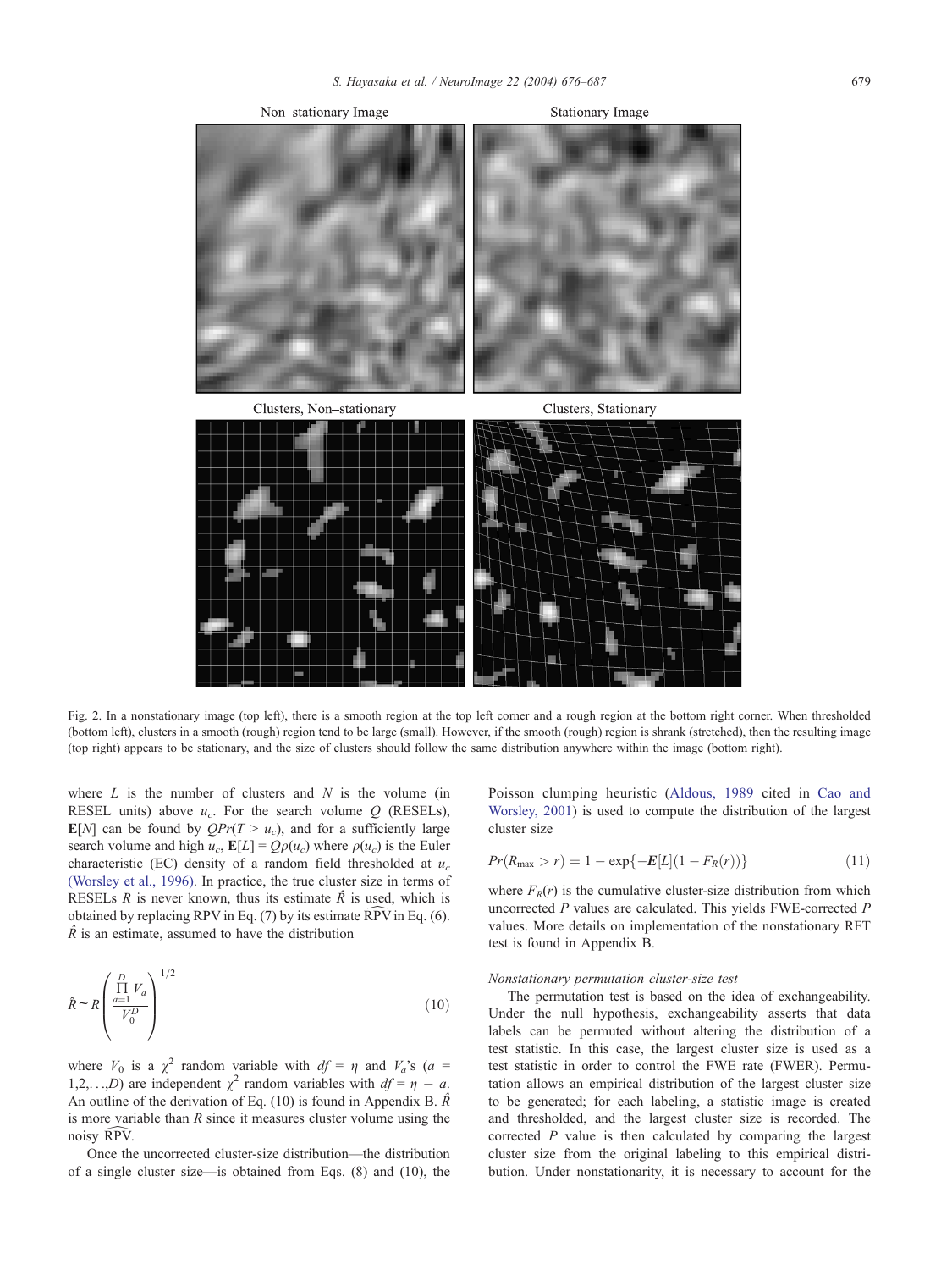

Fig. 3. An example of a nonstationary image. The left panel shows its true FWHM. The rough outer layer (FWHM 2.5 voxels) surrounds the middle layer (FWHM 4.9 voxels), by which encircles the smooth core (FWHM 7.8 voxels). The middle panel shows an actual realization of a nonstationary image with the above smoothness. The right panel shows the FWHM image estimated from a set of 20 nonstationary images.

estimation uncertainty in  $\overline{RPV}$ . In the RFT method, this is done by Eq. (10), but in our permutation test, this is done implicitly by calculating  $\widehat{RPV}$  for each permutation.

Besides calculating cluster sizes in terms of RESELs, our test is the same as the permutation test under stationarity. We used the  $MATLAB-based$  SnPM toolbox<sup>1</sup> to implement our test.

Note that this permutation framework is justified only when error images e are uncorrelated across subjects or scans, as in a second-level fMRI data set, a PET data set, or a VBM data set. To apply this method to correlated data, such as a BOLD fMRI time series, the data must be decorrelated before permutation [\(Bullmore](#page-10-0) et al., 1996, 2001).

# Simulation-based validation

To validate our permutation test and to compare its performance to the nonstationary RFT test, we carried out Monte-Carlo simulations generating  $t$  random noise images, both stationary and nonstationary.

For the stationary  $t$  noise simulation, for each realization, twogroups of  $32 \times 32 \times 32$  Gaussian images (5 and 5, 10 and 10, or 15 and 15) were generated and a two-sample t test statistic image  $(df =$ 8, 18, or 28, respectively) was calculated. Our use of a two-sample t statistic image was motivated by our collaborators' data of comparing controls and patients [\(Taylor et al., 2003\),](#page-11-0) and the results should be similar to that of a one-sample test with the same degrees of freedom. Each Gaussian image in each realization was generated from a  $104 \times 104 \times 104$  white noise image convolved with a Gaussian smoothing kernel (FWHM 0 (no smoothing), 1.5, 3, 6, and 12 voxels), and its outer 36 voxels were truncated to avoid nonstationarity at the edge. The same white noise image was used for different kernel widths in order to reduce computation time.

For the nonstationary  $t$  noise image simulation, for each realization, a two-sample t test statistics image with  $df = 18$  was generated from two sets of ten  $64 \times 64 \times 32$  nonstationary Gaussian noise images. Each of these nonstationary Gaussian images was created from a single  $100 \times 100 \times 68$  white noise image. The white noise image was smoothed with three different 3D Gaussian kernels, producing three images with low, medium, and high smoothness. These images were combined in a way that a rough outer layer encloses a medium-smoothness middle layer, which encircles a smooth core (see Fig. 3, left). The center core was 20  $\times$  20  $\times$  16 voxels, centered within a 44  $\times$  44  $\times$  16 voxel middle layer, which itself was centered in the volume. The combined image was smoothed again with a 3D Gaussian filter with FWHM 2 voxels. This secondary smoothing was applied in order to eliminate discontinuities at the borders of different smoothness, producing a smooth image. The outer 18 voxels of the smoothed image were truncated, yielding a  $64 \times 64 \times 32$ nonstationary image with 6400 core voxels, 24 576 middle-layer voxels, and 106 496 outer-layer voxels. The middle panel in Fig. 3 displays an example of a nonstationary image, and the right panel shows the local FWHM image estimated from a set of 20 nonstationary images. Table 1 shows different smoothness settings for the nonstationary simulation.

In both stationary and nonstationary simulations, each generated  $t$  image was thresholded and clusters were formed. For the stationary simulation, three cluster defining thresholds  $u_c$  were used (corresponding to t critical values of 0.01, 0.001, and 0.0001). while only one threshold  $(0.01)$  was used in the nonstationary simulation. Three thousand realizations were generated for each sample size in the stationary simulation, and 2000 realizations were generated for the nonstationary simulation. Both RFT and permutation test with 100 permutations were applied.

| -------- |  |                                                      |  |
|----------|--|------------------------------------------------------|--|
|          |  | Different settings for the nonstationary simulations |  |

Table 1

| Primary Smoothing   |     |     |     |     |
|---------------------|-----|-----|-----|-----|
| Outer layer         | 4.5 | 4.0 | 3.0 | 1.5 |
| Middle layer        | 4.5 | 4.5 | 4.5 | 4.5 |
| Core                | 4.5 | 5.0 | 6.0 | 7.5 |
| Secondary Smoothing | 2   | 2   | 2   | 2   |
| True Smoothness     |     |     |     |     |
| Outer layer         | 4.9 | 4.5 | 3.6 | 2.5 |
| Middle layer        | 4.9 | 4.9 | 4.9 | 4.9 |
| Core                | 4.9 | 5.4 | 6.3 | 7.8 |
|                     |     |     |     |     |

The outer layer was set to be rougher than the middle layer, whereas the core was set to be smoother than the middle layer. Smoothness is in terms of FWHM in voxels. The theoretical smoothness as a combination of the primary and secondary smoothing is the square root of squared sum of these smoothings [\(Holmes, 1994\).](#page-10-0)

<sup>&</sup>lt;sup>1</sup> Andrew Holmes and Thomas Nichols, http://www.fil.jon.ucl.ac.uk/ spm/snpm/.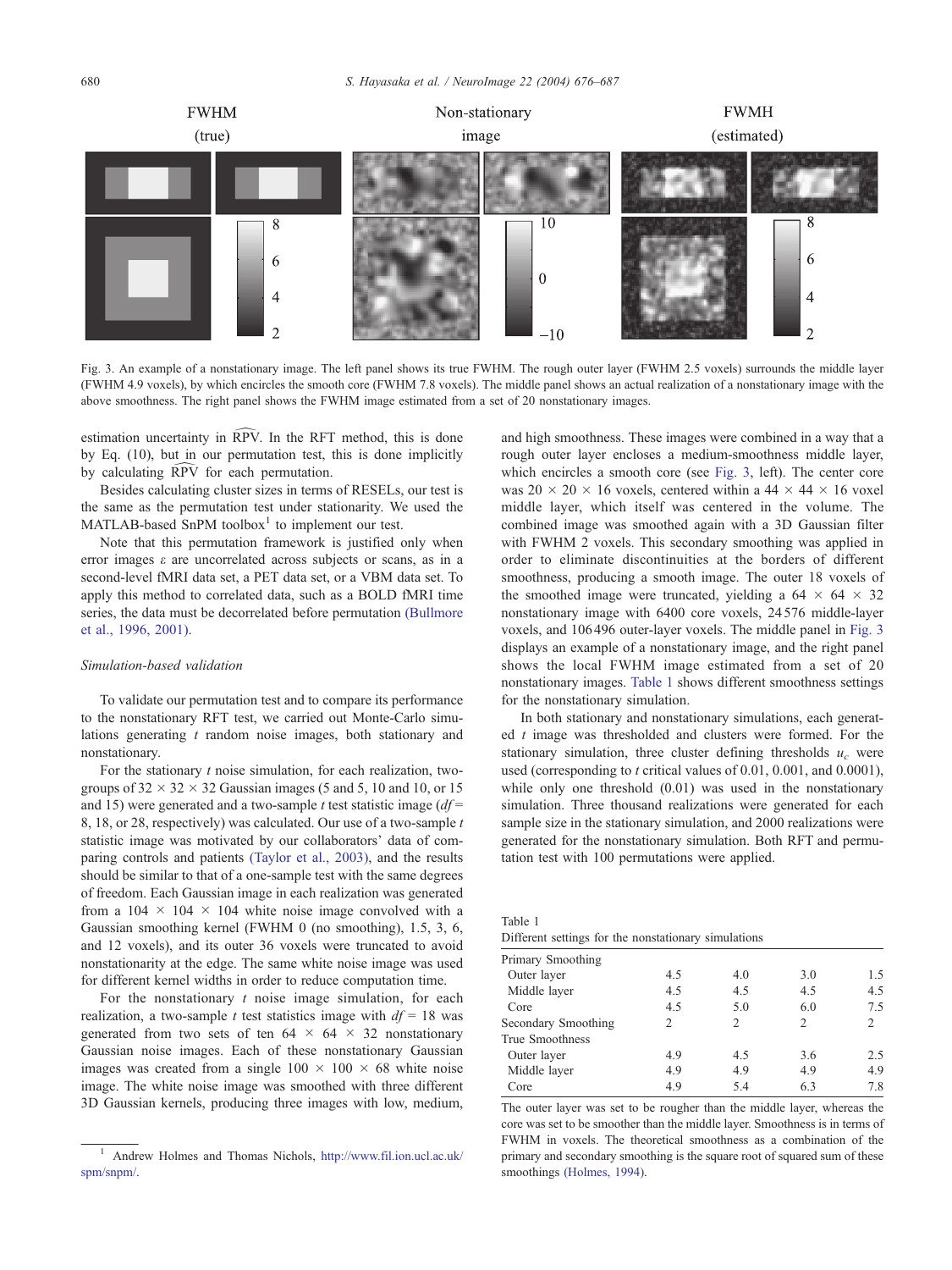<span id="page-5-0"></span>Each test's rejection rates were recorded and the corresponding 95% confidence intervals (CIs) were obtained by normal approximation of a binomial proportion  $\hat{p} \pm 1.96 \sqrt{\frac{\hat{p}(1-\hat{p})}{n_r}}$  $\frac{1}{\sqrt{2}}$ , where  $\hat{p}$  is the observed rejection rate and  $n_r$  is the number of realizations. The significance level of tests was set to 0.05; thus, the CIs should cover 0.05. Since a large number of CIs were examined, some may not capture 0.05 purely by chance. However, it is impossible to calculate the expected number of CIs outside of 0.05 by chance alone, since simulation results are correlated due to the same white noise image being used in multiple smoothness settings. If the simulated rejection rate is smaller than 0.05, then the test is conservative but still considered as valid. On the other hand, if the rejection rate is greater than 0.05, then the test is anticonservative, or liberal, and no longer considered as valid.

## Data analysis

The PET data set used in this work is a subset of a study comparing emotional responses between combat veterans with post-traumatic stress disorder (PTSD) and controls. Male participants were recruited by advertisement in veterans affairs hospitals and by local newspapers. The patients had been diagnosed with PTSD according to the DSM-IV criteria. Both patients and controls were screened for chronic illness, dementia, substance abuse, and structural abnormalities in the head. Written informed consent was obtained from all participants, approved by the University of Michigan and Ann Arbor VAMC IRBs. Sixteen PTSD patients (PP) and 14 normal controls without combat experience (NC) were included in the data set for this work. For each subject, two neutral

| Table 2 |  |                                           |  |
|---------|--|-------------------------------------------|--|
|         |  | Results from the nonstationary simulation |  |

|                                  |                    | Smoothness [FWHM voxels] (outer, middle, core) |                    |                    |  |  |  |
|----------------------------------|--------------------|------------------------------------------------|--------------------|--------------------|--|--|--|
|                                  | (4.9, 4.9,<br>4.9) | (4.5, 4.9,<br>5.4)                             | (3.6, 4.9,<br>6.3) | (2.5, 4.9,<br>7.8) |  |  |  |
| Estimated overall<br><b>FWHM</b> | 4.86               | 4.54                                           | 3.84               | 2.85               |  |  |  |
| Rejection rates                  |                    |                                                |                    |                    |  |  |  |
| Stationarity assumed             |                    |                                                |                    |                    |  |  |  |
| RFT (SPM)                        | 0.031              | 0.038                                          | 0.137              | 0.538              |  |  |  |
| Perm (SnPM)                      | 0.050              | 0.045                                          | 0.046              | 0.052              |  |  |  |
| Nonstationarity assumed          |                    |                                                |                    |                    |  |  |  |
| <b>RFT</b>                       | 0.008              | 0.004                                          | 0.001              | 0.000              |  |  |  |
| Perm                             | 0.046              | 0.052                                          | 0.052              | 0.048              |  |  |  |

Rejection rates for the RFT and permutation tests, both when stationarity and nonstationarity are assumed, along with the smoothness estimates in terms of FWHM assuming stationarity. The 95% Monte-Carlo confidence interval for rejection rate  $\alpha = 0.05$  is 0.040 – 0.060.

scripts (ns) and two traumatic/stressful scripts (ss) were formulated based on his past experiences described during an interview. These scripts were presented in a counterbalanced design of two ns and two ss, and the subjects were instructed to listen, reexperience, and maintain the evoked state. PET scans were acquired by Siemens ECAT-EXACT or ECAT-HR+ scanner. Obtained PET images were realigned for head movement correction, anatomically standardized to the Montréal Neurological Institute (MNI) coordinates, and smoothed with a 12-mm FWHM filter using the SPM99 computer package (Wellcome Department of Imaging Neuroscience, Univer-



Fig. 4. Family-wise rejection rates of the nonstationary tests on stationary data. The RFT and permutation tests are compared for different sample sizes (5 and 5, 10 and 10, and 15 and 15, from left to right) when thresholded at t critical values 0.01, 0.001, and 0.0001 (from bottom to top), along with their 95% confidence intervals. Fine solid lines indicate the desired FWER (0.05) of the test.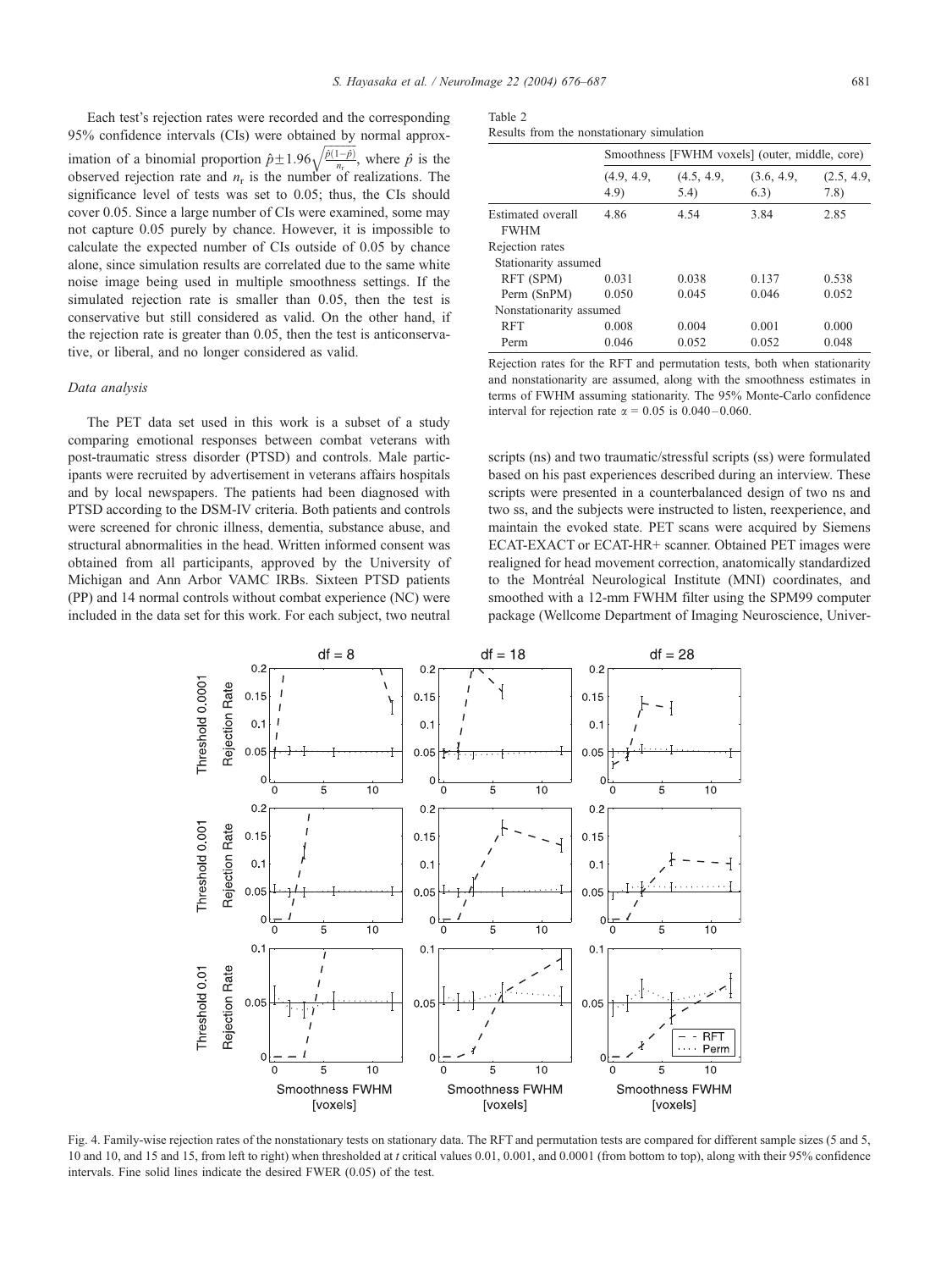<span id="page-6-0"></span>

Fig. 5. The two largest clusters found at 0.01 threshold ( $t_{28} = 2.47$ ).

sity College London, UK). For each subject, a contrast image of ss-ns, of size 79  $\times$  95  $\times$  68 with 2  $\times$  2  $\times$  2 mm voxels, was obtained for a random effect analysis [\(Holmes and Friston, 1999\).](#page-10-0) To the resulting contrast images, a group comparison of NC-PP was made by the nonstationary RFT and permutation tests, as well as by the stationary RFT test, as implemented in SPM99, and by the stationary permutation test, as implemented in the SnPM toolbox. A Dell PC with dual 2.4 GHz Xeon processors and 2 GB of RAM with MATLAB version 6.5 (MathWorks Inc., Natick, MA) running on a Linux platform was used in the analysis, which took 9 h to perform the nonstationary permutation test with 1000 permutations with one of the two processors.

# Results

## Simulation-based validation

The results from the stationary simulation are shown in [Fig. 4.](#page-5-0) The RFT test is found to be anticonservative for the highest threshold (0.0001) for any smoothness or df. For lower thresholds, the test is found to be conservative for low smoothness, and as smoothness increases, the test becomes less conservative. However, this increase in the rejection rates surpasses the designed significant level 0.05, and the test becomes anticonservative for high smoothness. This trend is particularly apparent in low dfs, but for high df, the rejection rates are close to 0.05 for high smoothness.



Fig. 6. Clusters 1 and 2 from the analysis results (left), and the FWHM image at the corresponding location (right). Cluster 1 includes both smooth and rough regions, so its smoothness is similar to the overall image smoothness. On the other hand, Cluster 2 lies in a rough region, and consequently, its smoothness is smaller than the overall image smoothness.

The rejection rates from the permutation test are close to 0.05 in any setting, indicating that the test performs well under any settings examined.

The results from the nonstationary simulation are shown in [Table 2.](#page-5-0) As images become more nonstationary, the stationary RFT becomes more anticonservative; this is due to the underestimation of the smoothness in the middle and core layers. On the other hand, the nonstationary RFT becomes conservative as images become more nonstationary. This may be because a large portion of a simulated image is the rough outer layer where, as seen in the stationary simulation, the nonstationary RFT test is generally very conservative at a low threshold (0.01 in this case). Both stationary and nonstationary permutation tests produced rejection rates close to 0.05 in all the settings in this simulation. It is not surprising that the stationary permutation test remains exact, since stationarity assumption is not required in this test (see Discussion).

# PET data analysis

At 0.01 threshold (or  $t_{28} = 2.47$ ), nine clusters are found, of which the two largest are shown in Fig. 5. These clusters are located in bilateral amygdala (with some extension into middle and inferior temporal gyrus), and represent differential activation associated with processing of trauma/stress-related emotional content. The corrected  $P$  values for these clusters by the RFT and permutation tests, both under stationarity and nonstationarity, are shown in Table 3. These results are consistent with findings from other functional activation studies of emotion and emotion-based recall and imagery [\(Phan et al., 2002\).](#page-11-0)

The average smoothness within Cluster 1 (average FWHM 9.5 voxels) is very similar to the overall smoothness of the entire image (FWHM 9.4 voxels). For this cluster, the corrected  $P$  value for the permutation test is larger in the nonstationary permutation test ( $P =$ 

Table 3

The two largest clusters and their spatial extent under stationarity and nonstationarity, as well as their  $P$  values, corrected for the whole brain volume, for the RFT and permutation tests

| --- -----<br>Cluster | Extent   |                                 | Stationarity assumed  |       |                       | Nonstationarity assumed |       |      | Peak    |  |
|----------------------|----------|---------------------------------|-----------------------|-------|-----------------------|-------------------------|-------|------|---------|--|
|                      | (voxels) | Extent<br>(RESEL <sub>s</sub> ) | $p_{\text{FWE-corr}}$ |       |                       | $p_{\text{FWE-corr}}$   |       |      | uncorr  |  |
|                      |          |                                 | <b>RFT</b>            | Perm  | (RESEL <sub>s</sub> ) | <b>RFT</b>              | Perm  |      |         |  |
|                      | 1274     | . 552                           | 0.224                 | 0.116 | .463                  | 0.228                   | 0.159 | 3.69 | < 0.001 |  |
| ∼                    | 940      | 1.145                           | 0.418                 | 0.205 | .768                  | 0.159                   | 0.107 | 4.20 | < 0.001 |  |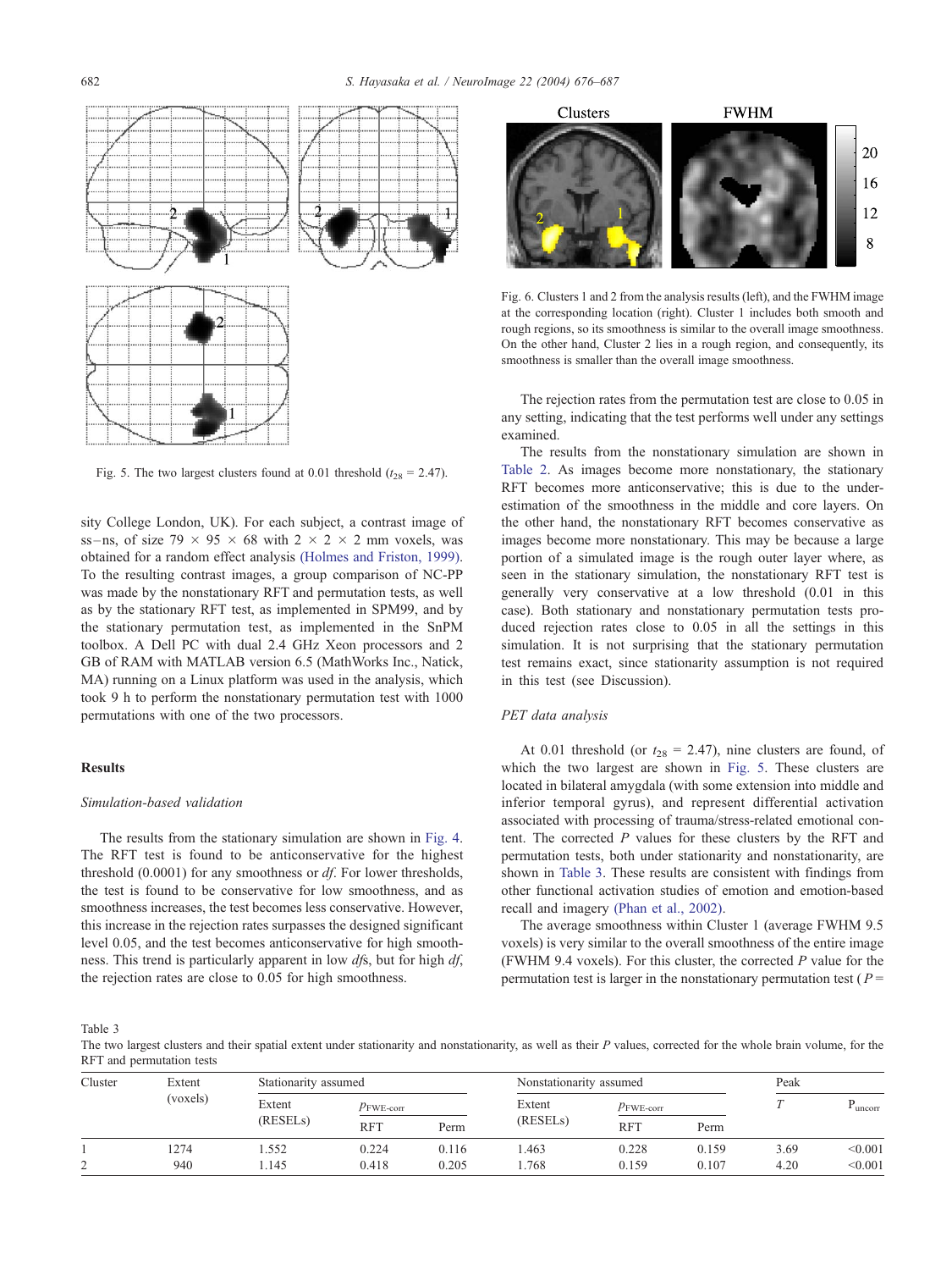0.159) compared to the one under stationarity ( $P = 0.116$ ). This reduction in sensitivity is likely due to increased uncertainty in the permutation distribution caused by the variability in smoothness estimation in the nonstationary method.

Cluster 2 is located in a relatively rough region of the image (see [Fig. 6\)](#page-6-0), with its average smoothness FWHM 8.1 voxels, which is smaller than the overall average FWHM for the entire image. For this cluster, both nonstationary tests show increased sensitivity, with the corrected  $P$  values decreasing dramatically (from 0.418 to 0.159 in RFT and from 0.205 to 0.107 in permutation).

To verify the accuracy of these results using 1000 permutations, we reran the analysis with 10 000 permutations. The P values obtained from 10 000 permutations are very similar to that obtained from 1000 permutations. For Cluster 1, P values were 0.159 for 1000 permutations and 0.179 for 10 000 permutations, and for Cluster 2, P values were 0.107 and 0.122, respectively.

# Discussion

## Nonstationary permutation test

The nonstationary permutation test shows excellent control of FWER for all smoothness,  $df$ , and cluster defining thresholds considered. Note that it shows even more accurate control of FWER than the stationary permutation test. At very low smoothness, the stationary permutation test controls FWER conservatively because of discreteness in the cluster-size distribution: Most of clusters have the same size, 1, 2, or 3 voxels, and there is no critical cluster size that can exactly control FWER (though P values are

still accurate) [\(Hayasaka and Nichols, 2003\).](#page-10-0) On the other hand, when cluster sizes are measured in RESELs, the cluster-size distribution is continuous: Clusters rarely have the same size in RESELs, even though they may have the same number of voxels. As a result, the nonstationary permutation test controls FWER exactly.

With exchangeability under the null hypothesis and modest smoothness, both stationary and nonstationary tests should be exact, as seen in [Table 2.](#page-5-0) However, under nonstationarity, the stationary test is not uniformly sensitive, as the maximum clustersize distribution is most influenced by smooth areas. Fig. 7 shows images of critical cluster sizes for both tests, in terms of voxels and RESELs, from a realization in the nonstationary simulation. Since the stationary test has a uniform critical cluster size in voxel units (Fig. 7, top left), in units of RESELs, the critical cluster size is smaller in the core and the middle layer compared to the outer layer (Fig. 7, bottom left). Under nonstationarity, the null cluster-size distribution in RESELs should be homogeneous, this means that the stationary test has greater sensitivity in the smooth center of the image, at the expense of reduced sensitivity at the rough edge. In contrast, the nonstationary test has a uniform critical cluster size in RESEL units (Fig. 7, bottom right); thus, the test had uniform sensitivity under nonstationarity.

# Nonstationary RFT test

For the nonstationary RFT test, even though the test is designed to overcome nonstationarity, it is still prone to violations in other assumptions in RFT, such as failure in lattice approximation of a smooth random field, biases in its approximated cluster-size



Fig. 7. Critical cluster sizes from the stationary (left) and nonstationary (right) permutation tests for a realization from the nonstationary noise simulation with FWHM = 2.5 (outer), 4.9 (middle), and 7.8 (core) voxels. When critical cluster sizes are expressed in voxel units (top), the stationary test is uniformly sensitive. However, when the critical cluster sizes are expressed in RESEL units (bottom), the nonstationary test is uniformly sensitive, whereas the stationary test is more sensitive in the core or the middle layer than the outer layer. Despite these differences, both permutation tests are exact, they just apportion sensitivity differently.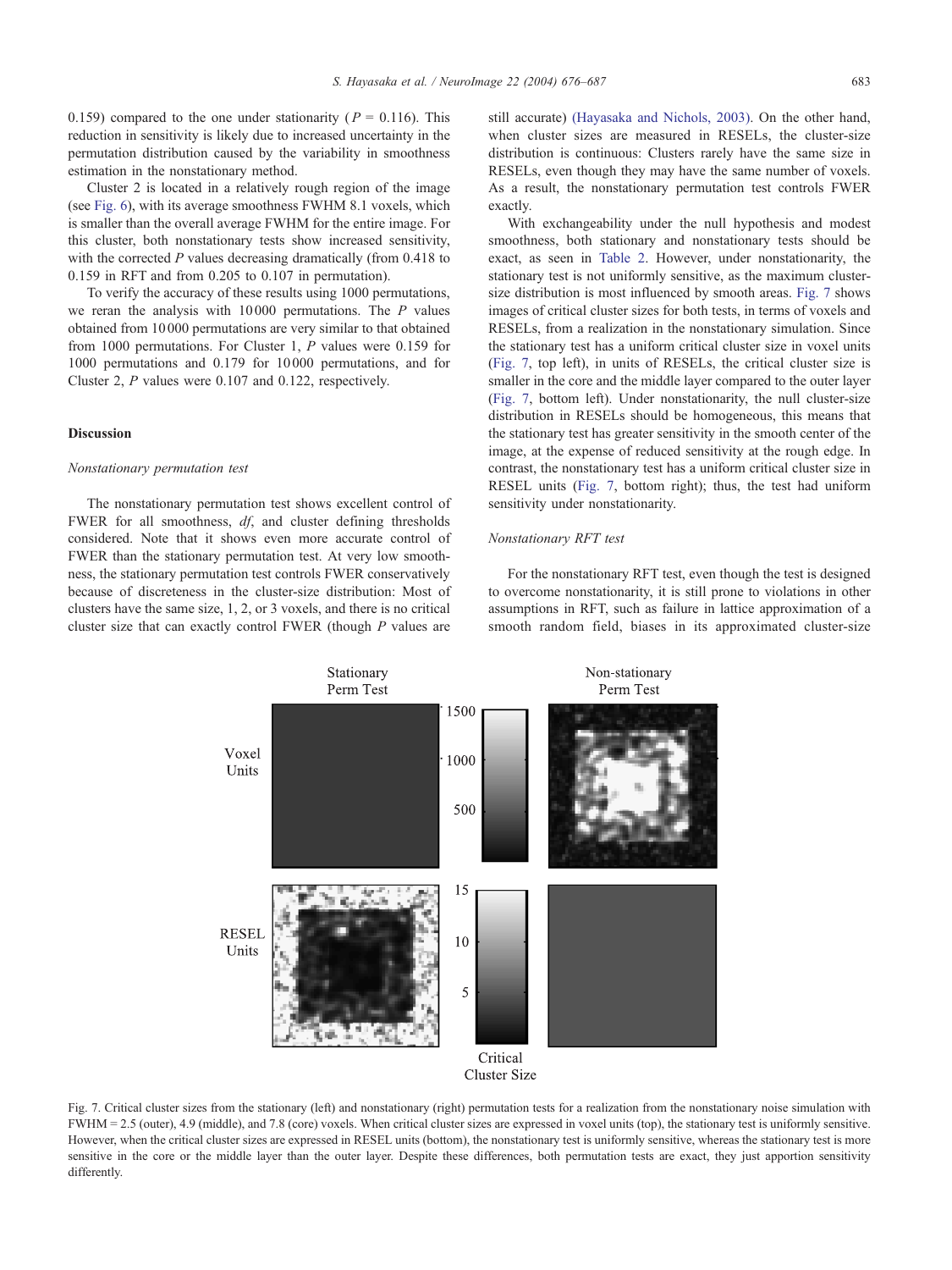distribution, and clusters being truncated by the edge, as discussed in [Hayasaka and Nichols \(2003\).](#page-10-0) However, the RFT test appears to perform well in low thresholds with sufficient smoothness, as df increases. We were unable to carry out simulations with  $df > 28$ because of limitation in our computational resources, but for higher df and sufficient smoothness, the RFT test may be more suitable than the permutation test, considering that the computational burden is more severe in the permutation test for high df.

## Sensitivity and smoothness estimation

The results from the data analysis indicate that the nonstationary permutation test has reduced sensitivity when the smoothness of a cluster is about equal to the overall smoothness. This reduced sensitivity is due to increased variability in smoothness estimation. Under an assumption of stationarity, smoothness is estimated pooling over all the voxels. On the other hand, in a nonstationary method, smoothness has to be estimated at each voxel separately without pooling, resulting smoothness estimates having much smaller effective  $df$  and a larger variation. When cluster sizes are measured in terms of RESELs, such uncertainty in RPV estimation is propagated into cluster sizes.

The impact of local smoothness estimation can be gauged by comparing stationary and nonstationary methods on stationary data. Fig. 8 shows results from the  $t_{18}$  stationary noise simulation with 0.01 cluster defining threshold. The left panel in Fig. 8 shows the 95th percentile of the maximum cluster size, computed assuming stationarity (dashed line) or not (dotted line). Since stationarity holds, the true cluster sizes are equivalent, but estimation variability in RPVincreases the 95th percentile as much as one RESEL. In order to correct for such variability, both RFT and permutation tests have larger critical cluster sizes under nonstationarity, compared to that under stationarity (the middle and right panels, Fig. 8).

To overcome this problem, the variability in smoothness estimation needs to be reduced. One way to achieve this is by smoothing the RPV image to implicitly increase  $df$ , in a similar manner as the variance smoothing in the permutation test [\(Holmes et al., 1996\).](#page-11-0) However, smoothing RPV image blurs rough regions, which results in adjusted RESEL cluster sizes in rough regions becoming smaller, reducing the sensitivity of the test in such regions. Also, the fine structure found in the local smoothness image from a VBM data set ([Fig. 1,](#page-1-0) right) would be lost with smoothing.

Despite the overall reduced sensitivity mentioned above, in the data analysis, the cluster-size tests under nonstationarity demonstrated their increased sensitivity in a rough region. Another perspective in this conclusion is that when stationarity is falsely assumed in a nonstationary data set, a stationary cluster-size test may not have enough sensitivity to detect clusters in rough regions. Furthermore, underestimation in smoothness caused by rough regions could lead to anticonservativeness, especially in the RFT test, as seen in the nonstationary simulation. In order to avoid the biases in stationary cluster-size tests mentioned above, the image roughness should be examined.

## Practical recommendations

For a practitioner wishing to apply cluster-size inference to his or her data set, the first step should be to examine whether or not images are stationary. This step is necessary because nonstationary methods' sensitivity can be lower than stationary methods' when applied to stationary images, due to extra uncertainty in smoothness estimation. One way to examine stationarity is to examine the RPV image generated by the SPM99 package after an analysis. The RPV image may not be readily interpretable, but it can be easily converted to FWHM by

$$
\text{FWHM}(v) \simeq \frac{1}{(\text{RPV}(v))^{1/3}}
$$

The FMRISTAT package (http://www.math.mcgill.ca/keith/ fmristat) computes both  $RPV(v)$  and the bias corrected  $FWHM(v)$ .

Once local FWHM is known, then stationarity can be more easily examined. If a gray matter probability map is readily available, as in a VBM data set,  $FHWM(v)$  or  $RPV(v)$  can be plotted against the gray matter probability to see if there is any pattern. Even if the smoothness does not systematically vary with gray matter density, nonstationarity may be present. If stationarity assumption is in doubt, then a nonstationary cluster-size test should be used.

If a nonstationarity test is to be used, a choice needs to be made on which test to be used, either the permutation or the RFT test. For low  $df$  (<30), the permutation test is more desirable. As seen in our simulations, it performs well for any threshold and smoothness, and though time consuming, it is computationally feasible for a small number of scans. Since the permutation test is exact regardless of threshold, widely used 0.01 threshold can be used. For high  $df$  (>30) and sufficient smoothness, with majority of voxels with FWHM > 3, the RFT test is preferred, since the permutation test becomes more computationally intensive as df increases. For the choice of threshold, though conservative for the RFT test, a 0.01 threshold is



Fig. 8. Corrected critical cluster sizes from  $t_{18}$  simulation with 0.01 threshold. The true critical cluster sizes, or the 95th percentiles from the simulation (left), as well as the ones from the RFT test (middle) and the ones from the permutation test (right).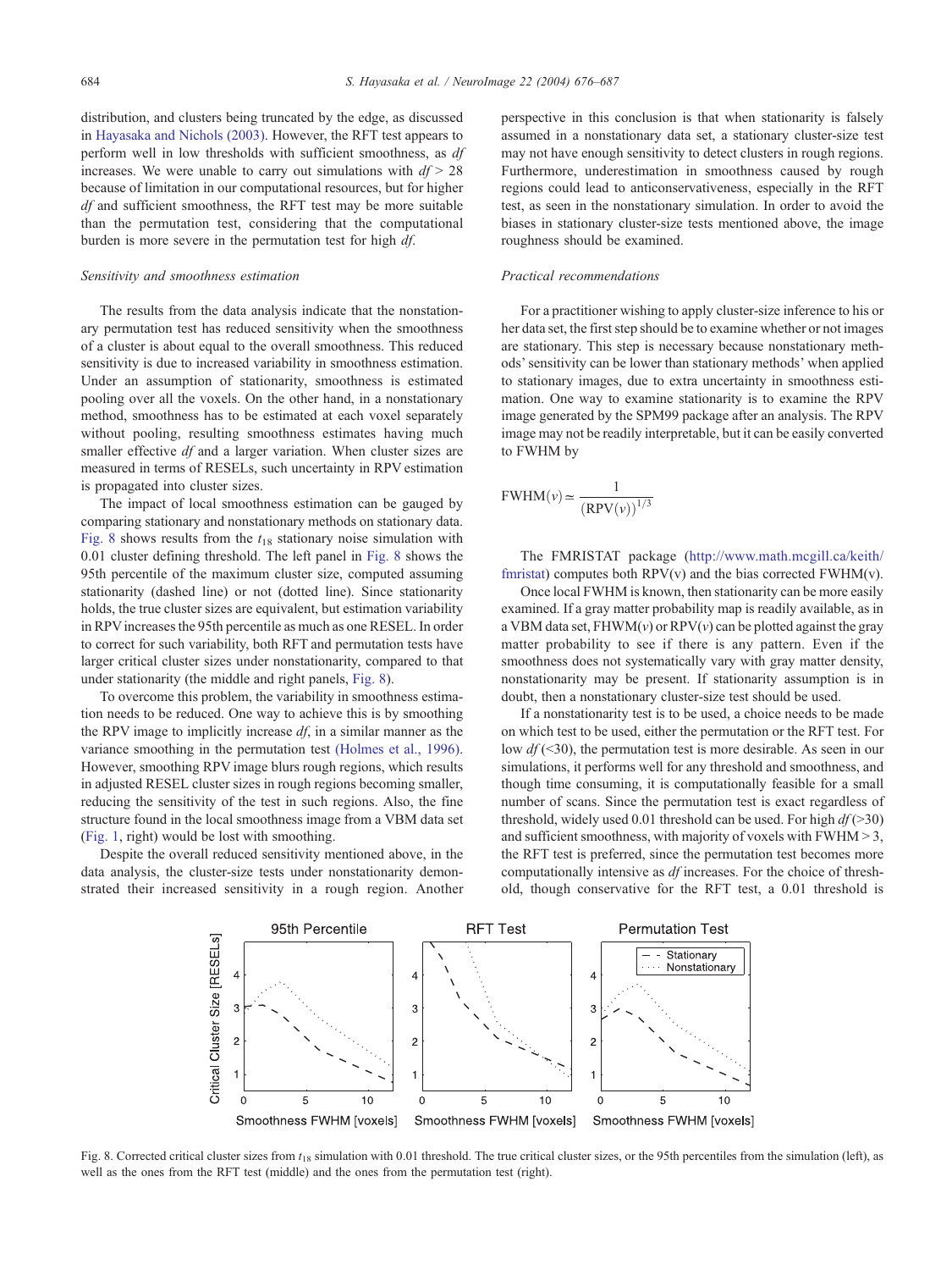statistically valid, since it keeps false rejections under the desired level, as seen from the  $t_{28}$  simulation. For a sufficiently large  $df(30)$ , widely used 0.001 threshold may also produce a statistically valid test, and may be less conservative than 0.01 threshold. However, we were unable to verify this since we were unable to simulate images with higher  $df$ . Even with high  $df$ , for images with large areas of low smoothness (FWHM  $\leq$  3), the permutation test is preferred if computational resources permit, since the RFT test is considerably conservative for low smoothness.

## Conclusion

We developed a cluster-size permutation test under nonstationarity using the framework developed by [Worsley et al. \(1999\)](#page-11-0) to adjust cluster sizes according to local roughness. Through simulations and the data analysis, it was found that applying stationary cluster-size tests to nonstationary images could lead to reduced sensitivity in rough regions and increased false positives in smooth regions. Our nonstationary permutation test was found to be exact under any simulation settings examined, producing the desired significance level. The nonstationary RFT test was found to be conservative in our nonstationary noise simulation. However, the nonstationary RFT test remains valid while the stationary RFT test could become anticonservative under nonstationarity. For low  $df$ , where the RFT test is unstable, our permutation test is very stable, producing rejection rates close to the desired significance level. Thus, our test is desirable for low  $df$  settings. For high  $df$  and high smoothness, the RFT test seems to perform reasonably well, thus it is more suitable than the computationally intensive permutation test. Nonstationary cluster-size tests have increased sensitivity in rough regions compared to stationary cluster-size tests, despite the loss of overall sensitivity due to smoothness estimation variability. These nonstationary cluster-size tests can be more widely applied to data known to be nonstationary, such as VBM data.

## Acknowledgments

This Human Brain Project/Neuroinformatics research is funded by the National Institute of Mental Health, National Institute on Aging, and the National Institute of Biomedical Imaging and Bioengineering. This research was also supported in part by a VA/ DoD collaborative program grant to IL. The authors would like to thank Dr. Stephan F Taylor and Dr. James Becker for providing us the data sets for the illustration in [Fig. 1.](#page-1-0)

#### Appendix A. Bias corrections in smoothness estimation

Since FWHM(v) and RPV(v) are functions of  $|A(v)|$ , in order to estimate FWHM(v) or RPV(v),  $|A(v)|$  needs to be estimated accurately. From [Kiebel et al. \(1999\),](#page-11-0) it can be shown that

$$
|\dot{u}(v)'\dot{u}(v)| \sim |A(v)| \frac{\prod\limits_{a=1}^{D} V_a}{V_0^D}.
$$
\n(12)

Thus,  $|\dot{u}(v)'\dot{u}(v)|$  can be used as an estimate of  $|A(v)|$  or its power, with appropriate bias corrections below.

For large degrees of freedom  $\eta$ , it is clear that  $|\dot{u}(v)'\dot{u}(v)| \rightarrow |A(v)|$ since the powers of  $V$ 's sum to zero. For small degrees of freedom, we can obtain an unbiased estimate by dividing by a correction factor  $c$ :

$$
|\hat{\Lambda}(v)|^{\alpha} = |u(v)'u(v)|^{\alpha}/c,
$$

where

$$
c = \mathbf{E} \left[ \frac{|\dot{u}(v)' \dot{u}(v)|^{\alpha}}{|\Lambda(v)|^{\alpha}} \right] = \mathbf{E} \left[ \left( \frac{\prod_{a=1}^{D} V_a}{V_0^D} \right)^{\alpha} \right]
$$

$$
= \frac{\Gamma(\frac{\eta}{2} - \alpha D)}{\Gamma(\frac{v}{2})} \prod_{a=1}^{D} \frac{\Gamma(\frac{\eta - a}{2} + \alpha)}{\Gamma(\frac{\gamma - a}{2})},
$$

provided that the arguments of all gamma functions are positive. In practice, this means  $\eta > D$ . Interestingly,  $c = 1$  for RPV ( $\alpha = 1/2$ ); thus, in our simulations and analysis, the df correction was not employed.

If  $\eta \leq D$ , then the bias in the above estimator cannot be corrected. In this case, we assume that  $\Lambda(v)$  is diagonal, and base our estimator on the product of the diagonal elements  $\prod_{k=1}^{D} diag_k$  $(i\psi)'$ u<sup> $(v)$ </sup> which has the same distribution as (12) but the *df* of  $V_a$ is  $\eta - 1$  instead of  $\eta - a$ ,  $a = 1, 2, \ldots, D$ . The correction factor c is the same as above but with  $a = 1$  inside the product.

## Appendix B. RFT P value approximation

The  $P$  value for a cluster  $C$  in the nonisotropic case depends on the cluster RESELs R rather than the cluster volume measured in voxels. Since the cluster volume is small, the random error in the estimated cluster RESELs  $\hat{R}$  can make a substantial contribution. From Eqs. (6) and (7), the distribution of  $\hat{R}$  now depends on the local properties of the random field M, defined by

$$
\hat{R} = \sum_{v \in C} \widehat{RPV}(v) = \sum_{v \in C} RPV(v)M(v)
$$

where

$$
M(v) = \frac{|\hat{\Lambda}(v)|^{1/2}}{|A(v)|^{1/2}}.
$$

From (12), the distribution of  $M(v)$  at each point is

$$
M(v) \sim \left(\frac{\prod_{a=1}^{D} V_a}{V_0^D}\right)^{1/2}
$$

where  $V_a$ 's are independent  $\chi^2$  random variables with  $\eta - a$  degrees of freedom. However, the distribution of weighted sums of  $M(v)$ , as above, depends on the spatial covariance function of  $M(v)$ , which in turn depends on the spatial covariance function of  $\varepsilon$  through more than just  $\Lambda$ , specifically, the variances of fourth derivatives of  $\varepsilon$ .

However, we can make a simple approximation as follows. First, note that  $E(M(v))$  and  $Sd(M(v))$  are the same at every voxel.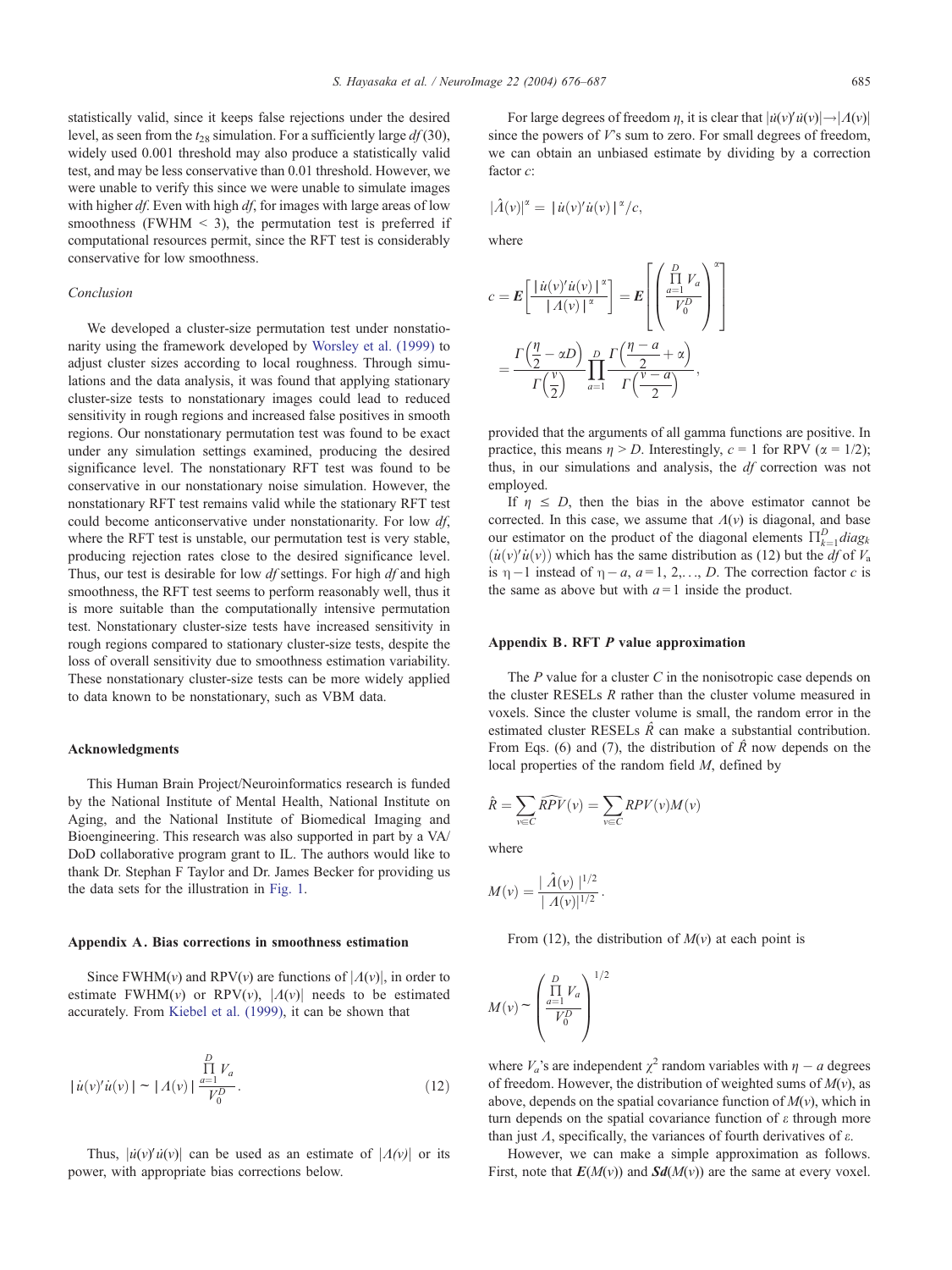<span id="page-10-0"></span>

Fig. 9. The observed distribution of cluster RESELs R at 0.01 threshold for two-sample  $t_{18}$  images (solid lines) and its theoretical approximation  $\hat{R}$  based on RFT (dashed lines). The top row shows the overall shape of the distributions from the 40th to 100th percentiles, while the bottom row shows the shape of the distributions around the 95th percentiles, the uncorrected critical cluster sizes.

Then, since  $Cov(M(u), M(v)) \leq Sd(M(u))Sd(M(v))$ , it is straightforward to show that

# $Sd(\hat{R}) \leq R S d(M(v))$

with equality if  $M(v)$  is flat over the cluster C. This suggests that we can bound  $\hat{R}$  stochastically by R times the distribution of M at a single voxel. This bound would be close if M were very smooth, or if C were very small. This leads us to our approximation

$$
\hat{R} \approx R \left( \frac{\prod_{a=1}^{D} V_a}{V_0^D} \right)^{1/2}.
$$

Combining this with the approximate distribution for  $R$  from Cao (1999) requires no extra computational effort. The distribution  $\hat{R}$  simply multiplies the distribution of R by a few more independent  $\gamma^2$  random variables raised to various powers. In practice, the distribution function of  $\hat{R}$  is best calculated by first taking logarithms, so that  $log \hat{R}$  is then a sum of independent random variables. The density of a sum is the convolution of the densities, whose Fourier transform is the sum of the Fourier transforms. It is easier to find the upper tail probability of log  $\hat{R}$  by replacing the density of one of the random variables by its upper tail probability before doing the convolution. The obvious choice is the Beta random variable, since its upper tail probability has a simple closed form expression. This method has been implemented in the stat threshold.m function of FMRISTAT, available from [http://]( http:\\www.math.mcgill.ca\keith\fmristat ) www.math.mcgill.ca/keith/fmristat.

Fig. 9 shows the observed and theoretical distribution of cluster RESELs R. The RFT does not approximate the distribution well for low smoothness, but for sufficient smoothness, the RFT approximation is close to the observed distribution.

## References

- Aldous, D., 1989. Probability approximations via the Poisson clumping heuristic. Springer, New York.
- Ashburner, J., Friston, K.J., 2000. Voxel-based morphometry—The methods. NeuroImage 11, 805 – 821.
- Bullmore, E., Brammer, M., Williams, S.C.R., Rabe-Hesketh, S., Janot, N., David, A., Mellers, J., Howard, R., Sham, P., 1996. Statistical methods of estimation and inference for functional MR image analysis. Magn. Reson. Med. 35, 261-277.
- Bullmore, E., Long, C., Suckling, J., 2001. Colored noise and computational inference in neurophysiological (fMRI) time series analysis: resampling methods in time and wavelet domains. Hum. Brain Mapp.  $12, 61 - 78.$
- Cao, J., 1999. The size of the connected components of excursion sets of  $\chi^2$ , t, and F fields. Adv. Appl. Probab. 31, 579–595.
- Cao, J., Worsley, K.J., 2001. Applications of random fields in human brain mapping. In: Moore, M. (Ed.), Spatial Statistics: Methodological Aspects and Applications. Springer Lect. Notes Stat., vol. 159. Springer, New York, pp. 169-182.
- Forman, S.D., Cohen, J.D., Fitzgerald, J.D., Eddy, W.F., Mintun, M.A., Noll, D.C., 1995. Improved assessment of significant activation in functional magnetic resonance imaging (fMRI): use of a cluster-size threshold. Magn. Reson. Med. 33, 636 – 647.
- Friston, K.J., Worsley, K.J., Frackowiak, R.S.J., Mazziotta, J.C., Evans, A.C., 1994. Assessing the significance of focal activations using their spatial extent. Hum. Brain Mapp. 1, 210-220.
- Friston, K.J., Holmes, A., Poline, J.-B., Price, C.J., Frith, C.D., 1996. Detecting activations in PET and fMRI: levels of inference and power. NeuroImage 4, 223 – 235.
- Hayasaka, S., Nichols, T.E., 2003. Validating cluster size inference: random field and permutation methods. NeuroImage 20, 2343 – 2356.
- Holmes, P., 1994. Statistical issues in functional brain mapping. PhD thesis, University of Glasgow.
- Holmes, A.P., Friston, K.J., 1999. Generalizability, random effects, and population inference. Proceedings of the 4th International Conference on Functional Mapping of the Human Brain, June  $7-12$ , 1998, Montréal, Canada. NeuroImage, vol. 7, p. S754.